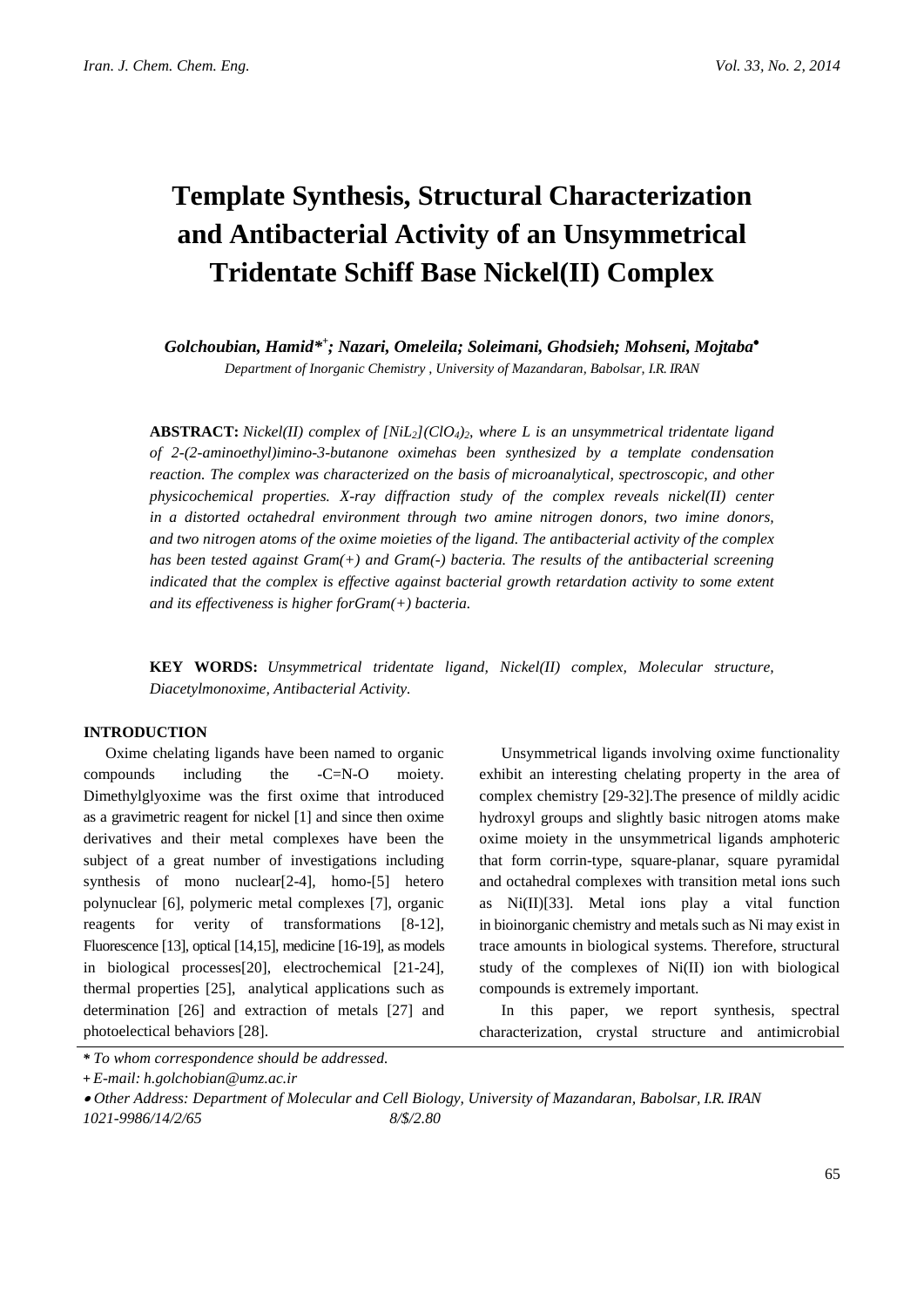

*Scheme 1: Synthetic route of the nickel(II) complex.*

activity of Ni(II) complex containing unsymmetrical Schiff base ligand of 2-(2-aminoethyl)imino-3-butanone oxime) derived by condensation of acetylmonoxime and ethylenediamine as shown in Scheme 1. The structure of this compound and its oxidized Ni(IV) counterpart were previously investigated [34,35] by single crystal X-ray diffraction. However, the early surveys do not have enough precision for this purpose  $(R = 0.101)$ . Additionally, other refinement parameters were not reported. Thus we report crystal structure of the nickel(II) compound at 150° K.

#### **EXPERIMENTAL SECTION**

#### *Chemicals and instruments*

Ethylenediamine (Merck), diacetylmonoxime (Aldrich),  $Ni(CIO<sub>4</sub>)<sub>2</sub>·6H<sub>2</sub>O$  (Fluka) were used as received. Infrared spectrum (potassium bromide disk) was recorded using a Bruker FT-IR instrument; only strong peaks are given. The electronic absorption spectra were measured by using a Cecil 5000 model UV/Vis spectrophotometer. Elemental analyses were performed on a LECO 600 CHN elemental analyzer. Absolute metal percentage was determined by an atomic absorption-flame spectrometer. Crystallographic analysis of complex: single crystals suitable for X-ray analysis were obtained by slow evaporation of methanol solution at room temperature. A single crystal was mounted on a Nonius Kappa-CCD area detector diffractometer( Μο Κα  $\lambda = 0.71073$  Å ). Data reduction, including the absorption correction, was performed with the Denzo software package[36]. The structure was solved using direct methods (SHELXS-97) and refined on  $F^2$  using the SHELXS-97 software [37]. The hydrogen atoms of NH<sub>2</sub> and OH groups were found in difference Fourier synthesis. The H(C) atom positions were calculated. All hydrogen atoms were refined in isotropic approximation in riding model with the Uiso(H) parameters equal to 1.2 *U*eq(Ci), for methylene groups, where U(Ci) is the equivalent thermal parameter of the carbon atoms to which corresponding H atoms are bonded. Refinement of  $F<sup>2</sup>$  was against all reflections. The weighted *R*-factor *wR* and goodness of fit S are based on  $F^2$ , conventional *R*-factors *R* are based on *F*, with *F* set to zero for negative  $F^2$ . The threshold expression of  $F^2 > 2\sigma(F^2)$  is used only for calculating *R*-factors(gt) etc., and is not relevant to the choice of reflections for refinement. Crystal, data collection, and refinement parameters are given inTable 1.

#### *Synthesis of complex*

To a mixture of diacetylmonoxime (2.2 g, 2.0 mmol) and ethylenediamine (0.06 mL, 1.0 mmol) in ethanol (50%, 10 mL) was added  $Ni(CIO<sub>4</sub>)<sub>2</sub>·6H<sub>2</sub>O$  (365 mg, 1.0 mmol). The reaction mixture was refluxed for 2 h. During the heating process an orange solid precipitated. After cooling the reaction mixture to the room temperature the solid was separated by filtration and then was crystallized in methanol which yielded 343 mg (63%) desired compound as orange-brown needle crystals. Anal. calc. for  $C_{12}H_{26}Cl_2NiN_6O_{10}(M_W = 543.97 \text{ g} / \text{mol})$ (%): C, 26.50; H, 4.82; N, 15.45; Ni, 10.79 %. Found: C, 26.49; H, 4.51; N, 15.33; Ni, 11.42.FT-IR: (KBr, cm-1 ): 3364 (br) N–OH, 3238, 3203 (m) N-H2, 2168(b), 1673C=Nimin, 1591(s)C=Noxim, 1419(s)C=C, 1368 (m), 1308 (s), 1111 (s), 630 (m) ClO4, 929 (m) N–O, 626 (m) ClO4, 547 (m) Ni-N.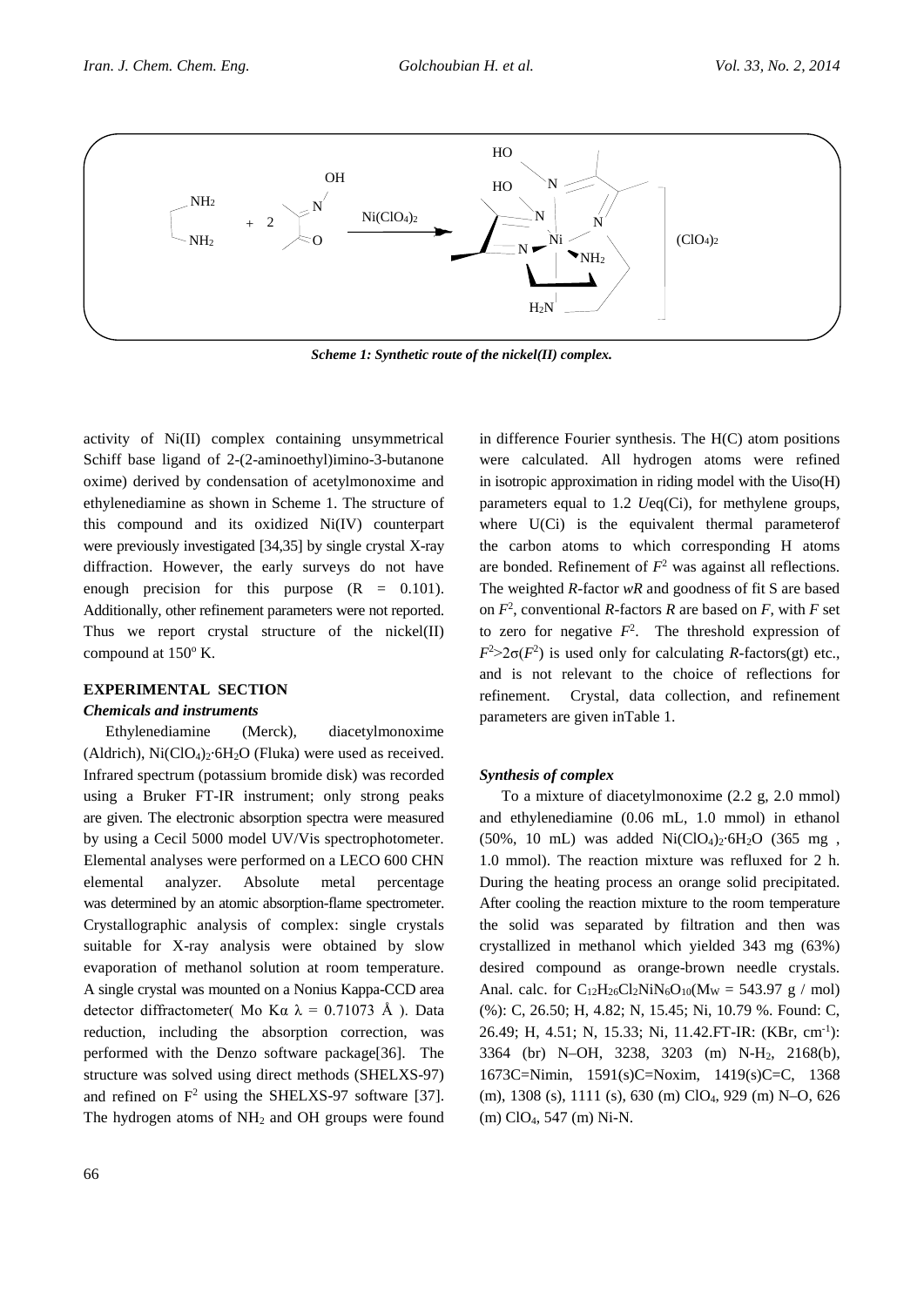| abie 11 Crysuu aana ana refinement parameters for the complexi<br>Empirical formula; (Formula weight)<br>$C_{12}H_{26}Cl_2NiN_6O_{10}$ ; (543.97) |                                                           |  |  |
|---------------------------------------------------------------------------------------------------------------------------------------------------|-----------------------------------------------------------|--|--|
| Color                                                                                                                                             | Needle, brown                                             |  |  |
|                                                                                                                                                   |                                                           |  |  |
| Temperature                                                                                                                                       | 150(1) K                                                  |  |  |
| Wavelength                                                                                                                                        | $0.71073$ Å                                               |  |  |
| Crystal system; Space group                                                                                                                       | Monoclinic; C2/c                                          |  |  |
| Unit cell dimensions                                                                                                                              | $0.30 \times 0.30 \times 0.10$ mm                         |  |  |
| $a = 21.3380(9)$ Å; b = 7.1740(3)Å;                                                                                                               | $c = 14.7980(5)$ Å;<br>$\beta$ = 111.863 (2) <sup>o</sup> |  |  |
| Volume; Z                                                                                                                                         | 2094.42 (16) $\AA^{3}$ ; 4                                |  |  |
| Calculated density                                                                                                                                | 1.725 g/cm <sup>32</sup>                                  |  |  |
| Absorption coefficient                                                                                                                            | $1.246$ mm <sup>-1</sup>                                  |  |  |
| F(000)                                                                                                                                            | 1128                                                      |  |  |
| $\theta$ range for data collection                                                                                                                | $3.0 - 27.5^{\circ}$                                      |  |  |
| Index ranges                                                                                                                                      | $-27 \le h \le 27; -9 \le k \le 8; -19 \le l \le 15$      |  |  |
| $\mu$ (mm <sup>-1</sup> )                                                                                                                         | 1.246                                                     |  |  |
| Reflections collected/unique<br>5519/2376 [ $R(int) = 0.037$ ]                                                                                    |                                                           |  |  |
| Completeness to $2\theta = 27.53$                                                                                                                 | 99.9%                                                     |  |  |
| Data/restraints/parameters                                                                                                                        | 2376/0/144                                                |  |  |
| Final R indices $^a [I > 2\sigma(I)]^b$                                                                                                           | $R_1 = 0.038$ , $wR_2 = 0.080$                            |  |  |
| Goodness-of-fit on $F^2$ <sup>c</sup>                                                                                                             | 1.07                                                      |  |  |
| $R$ indices (all data)                                                                                                                            | $R_1 = 0.032$ , $wR_2 = 0.077$                            |  |  |
| <b>Extinction</b> coefficient                                                                                                                     | none                                                      |  |  |
| Largest diff. peak and hole                                                                                                                       | 0.37 and $-0.60$ e $\AA^{-3}$                             |  |  |
| $(\Delta/\sigma)$ max                                                                                                                             | < 0.001                                                   |  |  |
|                                                                                                                                                   | $\overline{ }$                                            |  |  |

*Table 1: Crystal data and refinement parameters for the complex.*

a)  $R = \sum ||F_o| - |F_c||/\sum |F_o|$ .<br>
b)  $wR = \left[ (\sum [F_o^2 - F_c^2)^2]/\sum [w(F_o^2)^2] \right]^{1/2}$ , c)  $S = \sum [w(F_o^2 - F_c^2)^2/(N_{obs} - N_{param})]^{1/2}$ .

#### *Antimicrobial activity*

The *in vitro* biocide screening, antibacterial activities of the synthesized compound was assayed onto LB mediumcontained (Merck): tryptone, 10.0 g / L; yeast extract,  $5.0 \text{ g}$  / L; NaCl,  $5.0 \text{ g}$  / L; and glucose,  $1.0 \text{ g}$  / L [38]. The medium was dispensed into universal bottles and sterilised at 121 °C for 15 minutes. The complex was dissolved into DMSO and filter sterilised using a 0.22  $\mu$ m Ministart (Sartorius). The sterile synthesized stock solutions were added into LB medium to give a final concentration of  $1-300 \text{ µg} \text{ mL}^{-1}$  as required. The antibacterial activity of the compound was compared with known antibiotic tetracycline at the same concentration.

Minimum inhibitory concentration (MIC) of the compounds were assayed using a standard method

against some bacteria including *Escherichi coli* PTCC 1330, *Pseudomonas aeruginosa* PTCC 1074, *Staphylococcus aureus* ATCC 35923 and *Bacillus subtilis* PTCC 1023. Late exponential phase of the bacteria were prepared by inoculating  $1\%$  (v/v) of the cultures into the fresh LB medium and incubating on an orbital shaker at 37 °C and 100 rpm overnight. Before using the cultures, they were standardised with a final cell density of approximately  $10^8$  cfu / mL. An 1% (v/v) inoculums of each culture was inoculated into the LB medium containing different concentration of the synthesised compounds and incubated on the orbital shaker at 37 °C and 100 rpm. The compound sensitivity of the strains was assayed for positive or negative growth after 24-48 hours.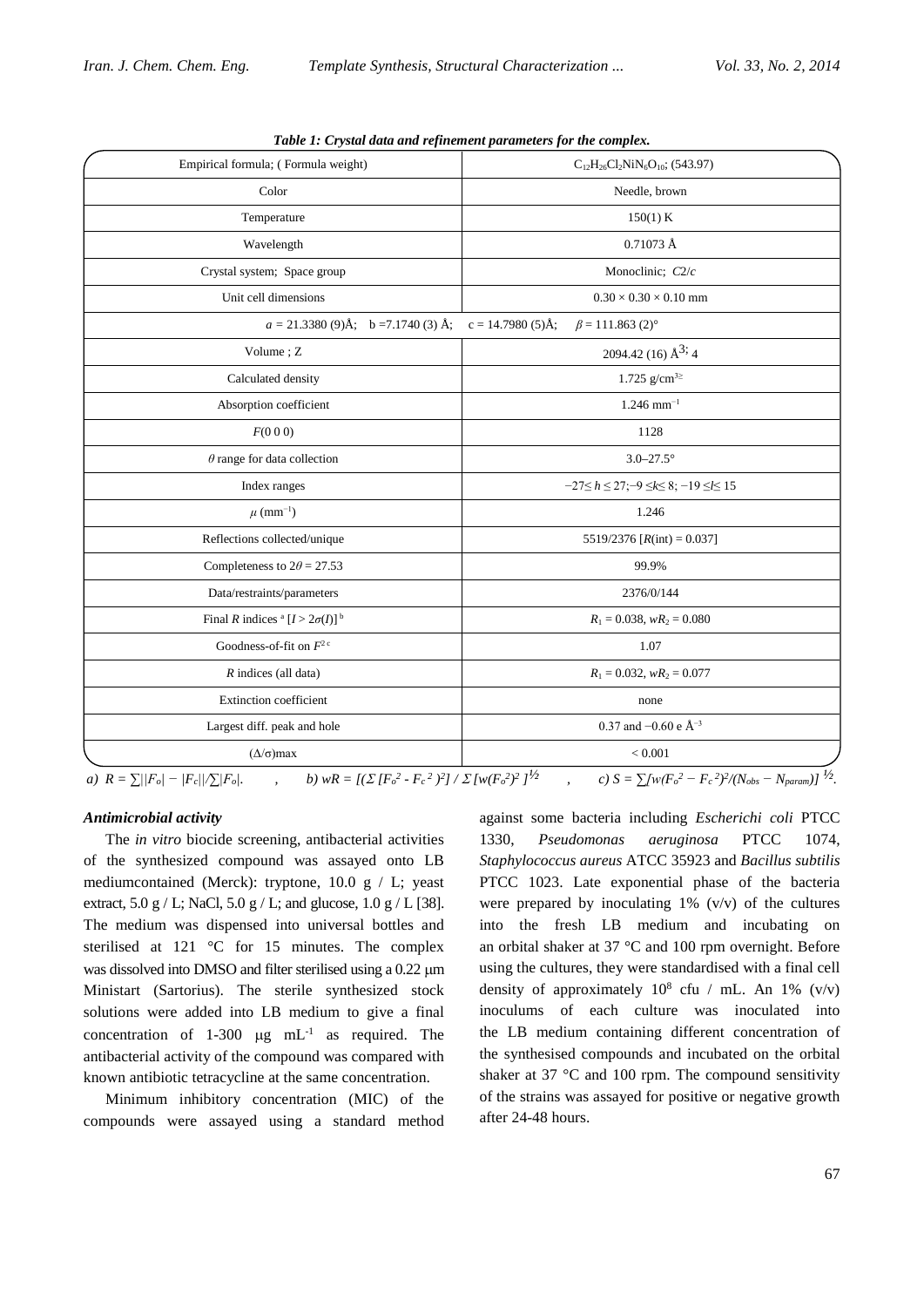## **RESULTS AND DISCUSSION**

The mononuclear Ni(II) complex was prepared by adding nickel(II) perchlorate to a mixture of diacetylmonoxime and ethylenediamine in solvent of ethanol. The initial studies revealed that the reaction of an equimolar of diacetylmonoxime, ethylenediamine and nickel(II) perchlorate produced a mixture of bis(ethylenediamine)nickel(II) perchlorate (major product) and desired singly condensed monoxime complex. Subsequently, it was found that the use of an equivalent of ethylenediamine and nickel(II) with two equivalents of diacetylmonoxime produces the desired singly condensed product as the major component. However, using more than two equivalents of the diacetylmonoxime over the same reaction conditions and reaction period, resulted bis-diacetylmonoxime and doubly condensed products. In this procedure only one of the amine groups of ethylenediamine is involved in the in situ condensation reaction and another amine group was left intact. The primary amine group of the ligand is engaged in coordination to the nickel(II) ion and can be subsequently condensed with various carbonyl compounds to study the variation and fine tuning of stability, reactivity and electronic properties of such complexes. The complex was characterized by elemental analysis, IR and UV-Vis spectroscopies, electrical conductivity and single crystal X-ray structure analysis. The results are consistent with the mononuclear formula. In acetonitrile solution, the complex behaves as a 1:2 electrolyte as is evident from its  $\Lambda_M$  value (ca. 243 cm<sup>2</sup> / mol  $\Omega$ ) [39]. The infrared spectrum of the complex shows a strong band at  $1673 \text{ cm}^{-1}$  which is assignable to the C=N stretching vibration  $(v_{CN})$  indicating the formation of the Schiff base product. Appearance of two medium bands at 3238 and 3203 cm-1 supports presence of NH2 moiety in the complex, indicating unsymmetrical nature of the ligand system. The presence of the  $ClO<sub>4</sub>$ group is declared by an intense band at around 1111 cm-1 and a medium band at 630 cm-1 which are attributed to the anti-symmetric stretching and anti-symmetric bending vibration modes, respectively [40]. At lower frequency the complex also exhibited a band at  $547 \text{ cm}^{-1}$  which is attributed to the ν(Ni-N) vibration modes [41]. All other characteristic vibrations including the oxime O-H and C=N stretching vibrations are located in the 3364 and 1591 cm-1 , respectively. Thus, the IR spectrum of the compound is in good agreement with the respective structural feature of Ni(II) Schiff base complex[40].

The X-ray analysis of the complex was determined. An ORTEP view of the complex together with the atom-numbering scheme is illustrated in Fig. 1. Selected bond lengths and bond angles are given in Table 2. In the complex, the ligand is tridentate forming two five-membered rings and the nickel(II) ion lies at the center of a distorted octahedron that is coordinated by two ligands and has a  $N_6$  coordination sphere. The ligand coordinates in a tridentate fashion through oxime, imine and amine nitrogen atoms and the shortest nickel ligand contact in the complex is  $2.006(3)$  Å for the N(2) imine nitrogen atom and the longest is  $2.128(2)$ Å for N(3), the oxime amine nitrogen atom. The average Ni-N bond distances are in agreement with those found in six coordinate high-spin nickel (II) complexes with chelating ligands [42]. The required bite angle from imine and oxime coordination  $(75.63(10)°)$  causes the greatest deviation from regular octahedron, with  $N(1)$ - $Ni(1)$ - $N(3)$  being 156.44(10)°. The oxime proton was located crystallographically. The oxime groups same as the primary amine groups are located in cis position around the metal center. In the crystal structure, the perchlorate and oxime oxygen atoms act as hydrogen bond acceptors and the oxime and amine hydrogen atoms serve as hydrogen bond donors, respectively. The number of hydrogen bonds formed by the relevant asymmetric unit is presented in Fig. 2. As shown in Fig. 2, one inter-molecular N–H···O(oxime) and two inter-molecular N–H···O (perchlorate) hydrogen bonding interactions are observed per asymmetric unit.

The UV-Vis spectrum of the complex was studied in aqueous and methanolic solutions. The complex showed an intense transition near 295 nm ( $\varepsilon = 5720$  M<sup>-1</sup> cm<sup>-1</sup>) in both media attributed to the charge transfer transition. The d-d transition of the nickel (II) complex appeared as two weak broad bands centering at 756 nm ( $\varepsilon = 104$  M<sup>-1</sup> cm<sup>-1</sup>) and 504 nm ( $\varepsilon = 174M^{-1}$  cm<sup>-1</sup>) in aqueous solution associated to the <sup>3</sup> $A_{2g} \rightarrow {}^{3}T_{2g}$  and <sup>3</sup> $A_{2g} \rightarrow {}^{3}T_{1g}$  transitions, respectively [42]. A similar absorptions was also observed at 771  $(\epsilon = 95 \text{ M}^{-1} \text{ cm}^{-1})$  and 508 nm  $(\epsilon = 165 \text{ M}^{-1} \text{ cm}^{-1})$ in solvent of methanol. These transitionsare characteristic of nickel(II) in an octahedron environment [43].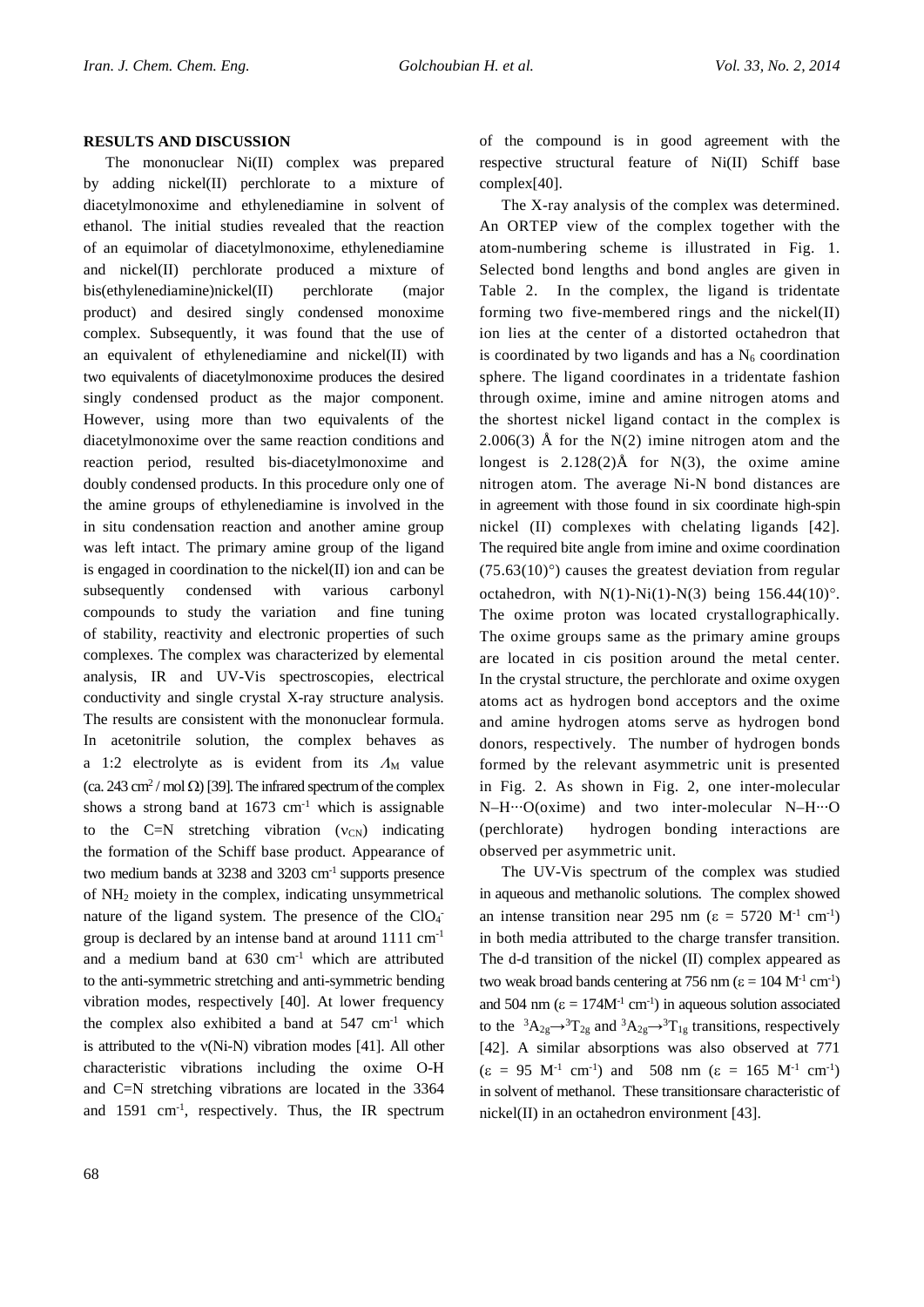| Bond                       | <b>Distances</b> | <b>B</b> ond               | Distances  |  |
|----------------------------|------------------|----------------------------|------------|--|
| $Ni(1)-N(1)$               | 2.1204(17)       | $Ni(1)-N(1)a$              | 2.1204(17) |  |
| $Ni(1)-N(2)$               | 2.0101(16)       | $N(3)-O(1)$                | 1.393(2)   |  |
| $Ni(1)-N(3)$               | 2.1264(16)       | $N(2)-C(3)$                | 1.275(3)   |  |
| $Ni(1)-N(2)a$              | 2.0101(16)       | $N(3)-C(4)$                | 1.289(2)   |  |
| $Ni(1)-N(3)a$              | 2.1264(16)       | $N(3)-O(1)$                | 1.393(2)   |  |
| Angle                      | (°)              | Angle                      | (°)        |  |
| $N(1) - Ni(1) - N(2)$      | 81.77(6)         | $N(1)$ - $Ni(1)$ - $N(3)$  | 156.50(6)  |  |
| $N(1) - Ni(1) - N(2)a$     | 95.24(6)         | $N(1) - Ni(1) - N(1)a$     | 93.87 (10) |  |
| $N(2)$ - $Ni(1)$ - $N(1)a$ | 95.23(6)         | $N(2) - Ni(1) - N(2)a$     | 175.65(9)  |  |
| $N(3)$ - $Ni(1)$ - $N(1)a$ | 94.70(6)         | $N(3)$ - $Ni(1)$ - $N(2)a$ | 107.62(6)  |  |
| $N(2) - Ni(1) - N(3)a$     | 107.62(6)        | $N(2)$ - $Ni(1)$ - $N(3)$  | 75.69(6)   |  |
| $N(3)$ - $Ni(1)$ - $N(3)a$ | 86.96 (9)        | $N(1) - Ni(1) - N(3)a$     | 94.70(6)   |  |

*Table 2: Selected bond lengths (Å) and bond angles (°) for the compound.*

 *Symmetry transformation of a: −x, y, −z+3/2*



*Fig. 1: ORTEP diagram of Ni complex with atom labels and numbering scheme.*



*Fig. 2: Packing diagram of the complex containing hydrogen bonding along crystallographic baxis.*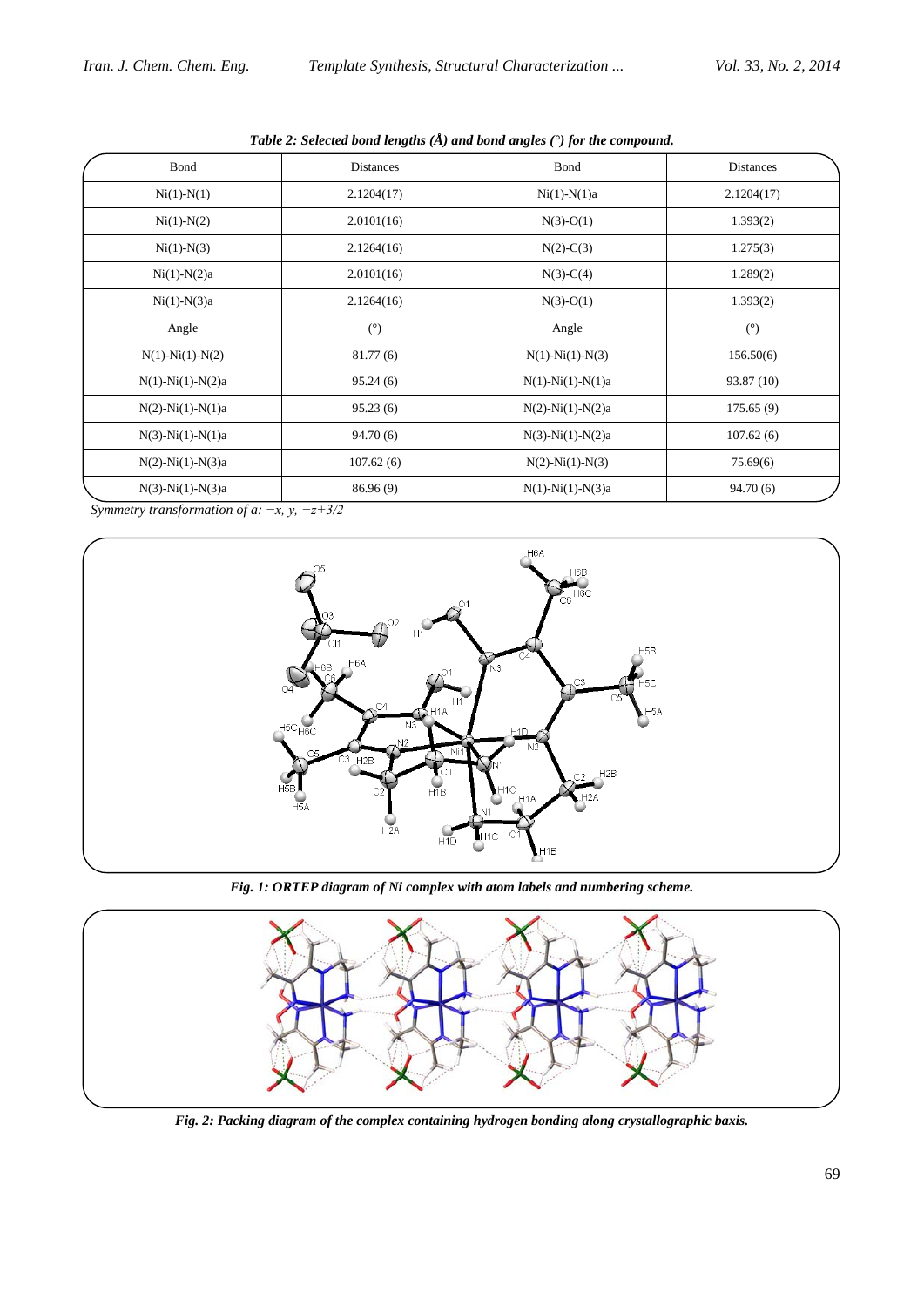*Table 3: Minimum inhibitory concentration (MIC) of the compounds (* $\mu$ *g.mL<sup>-1</sup>) against some bacteria.* 

| Strain                   | Minimum inhibitory concentration $(\mu g.mL^{-1})$ |         |              |
|--------------------------|----------------------------------------------------|---------|--------------|
|                          | blank                                              | complex | Tetracycline |
| <i>E. coli PTCC</i> 1533 |                                                    | 200     | 25           |
| P. aeruginosa PTCC 1707  |                                                    | 150     | 50           |
| S. aureusATCC 25923      |                                                    | 150     | 10           |
| B. subtilisPTCC 1156     |                                                    | 100     | 25           |

## *Antimicrobial activity*

To screen for antibacterial activity of synthesized compound, minimum inhibitory concentration was evaluated against gram positive *S. aureus* and *B. subtilis* and gram negative *E. coli* and *P. aeruginosa*. In addition, the finding towards inhibition of microorganisms was correlated with a standard antibiotic tetracycline (Table 3).

The results revealed that the complex has moderate to good inhibitory effect against some microorganisms, and among the bacteria tested the complex exhibited highest antibacterial activity against*B. subtilis*. However the MIC values for the synthesized compound against bacteria was high as compared to the standard antibiotic tetracycline; these results suggest that the compound exhibited good antibacterial activities and can be further developed for application as effective antimicrobial agent.

## **CONCLUSIONS**

It can be concluded that the unsymmetrical tridentate nickel(II) complex formed in situ by condensation of ethylenediamine and diacetylmonoximein the presence of  $Ni<sup>2+</sup>$ . In this reaction only one of the two NH<sub>2</sub> groups of ethylenediamine participated in the condensation reaction and another NH2 group is intact. Although the unreacted NH2 groups involve in the coordination with the nickel ion it can be condensed with various carbonyl compounds. In addition to the synthetic and structural investigations, this study helps to evaluate the potentiality and effectiveness of newer Schiff base complexes of nickel(II) to use as antibacterial agents.

# **Supplementary data**

CCDC 735409 contains the supplementary crystallographic data for this paper. These data can be obtained free of charge via [www.ccdc.cam.ac.uk/conts/retrieving.html](http://www.ccdc.cam.ac.uk/conts/retrieving.html) (or from the

Cambridge Crystallographic Data Centre, 12, Union Road, Cambridge CB2 1EZ, UK; fax: +44 1223 336033).

## **Acknowledgement**

We are grateful to Prof. A. K. Campbell and Dr. Simon Pope from the Department of Medical Biochemistry and Chemistry of Cardiff University, respectively for their especial support. We would like to extend our thanks to University of Mazandaran of the Islamic Republic of Iran for the financial support.

*Received : Sep. 14, 2013 ; Accepted : Jan. 27, 2014*

# **REFERENCES**

- [1] Tschugaeff L.[,](http://onlinelibrary.wiley.com/doi/10.1002/cber.19050380317/abstract) [Ueber Ein Neues, Empfindliches](http://onlinelibrary.wiley.com/doi/10.1002/cber.19050380317/abstract)  [Reagens auf Nickel.,](http://onlinelibrary.wiley.com/doi/10.1002/cber.19050380317/abstract) *Chent. Ber.*, **38**: 2520 (1905).
- [2] Gümüş G., Ahsen V., [Synthesis and Complexation of](http://www.tandfonline.com/doi/abs/10.1081/SIM-120014855)  [a New Soluble Multidentatediaminoglyoxime and Its](http://www.tandfonline.com/doi/abs/10.1081/SIM-120014855)  [Ni \(II\) and Pd \(II\) Complexes,](http://www.tandfonline.com/doi/abs/10.1081/SIM-120014855) *Synthesis and Reactivity in Inorganic and Metal-Organic Chemistry*, **32**(7): 1281-1288 (2002).
- [3] Kantekin H., Ocak Ü., Gök Y., [Synthesis and](http://onlinelibrary.wiley.com/doi/10.1002/1521-3749(200105)627:5%3C1095::AID-ZAAC1095%3E3.0.CO;2-L/abstract)  [Characterization of a Novel Macrocyclic](http://onlinelibrary.wiley.com/doi/10.1002/1521-3749(200105)627:5%3C1095::AID-ZAAC1095%3E3.0.CO;2-L/abstract)  vic‐[Dioxime and Some of its Mono and Trinuclear](http://onlinelibrary.wiley.com/doi/10.1002/1521-3749(200105)627:5%3C1095::AID-ZAAC1095%3E3.0.CO;2-L/abstract)  [Complexes,](http://onlinelibrary.wiley.com/doi/10.1002/1521-3749(200105)627:5%3C1095::AID-ZAAC1095%3E3.0.CO;2-L/abstract) *Zeitschriftfüranorganische und allgemeine Chemie*, **627**(5): 1095-1102 (2001).
- [4] Karapinar E., Özcan E., [Synthesis of N'-\[4'-benzo](http://link.springer.com/article/10.1023/B:JIPH.0000003926.35770.2c%23page-1)  [\(15-crown-5\)\]-4-Tolylaminoglyoxime and N'-\[4'-](http://link.springer.com/article/10.1023/B:JIPH.0000003926.35770.2c%23page-1) [Benzo \(15-crown-5\)\]-4-Chlorophenylaminoglyoxime](http://link.springer.com/article/10.1023/B:JIPH.0000003926.35770.2c%23page-1) [and Their Complexes with Copper \(II\), Nickel \(II\)](http://link.springer.com/article/10.1023/B:JIPH.0000003926.35770.2c%23page-1)  [and Cobalt \(II\),](http://link.springer.com/article/10.1023/B:JIPH.0000003926.35770.2c%23page-1) *Journal of Inclusion Phenomena and Macrocyclic Chemistry*, **47**(1-2): 59-63 (2003).
- [5] Kurtoğlu M., Serin S., [Template Synthesis of Two](http://www.tandfonline.com/doi/abs/10.1081/SIM-100106853)  [New Glyoxime Derivatives. Characterization and](http://www.tandfonline.com/doi/abs/10.1081/SIM-100106853) [Investigation of Their Complexes with Ni \(II\), Cu](http://www.sciencedirect.com/science/article/pii/S0030401806011849)  [\(II\), and Co \(II\) Metal Ions,](http://www.sciencedirect.com/science/article/pii/S0030401806011849) *Synthesis and Reactivity in Inorganic and Metal-Organic Chemistry*, **31**(7): 1129-1139 (2001).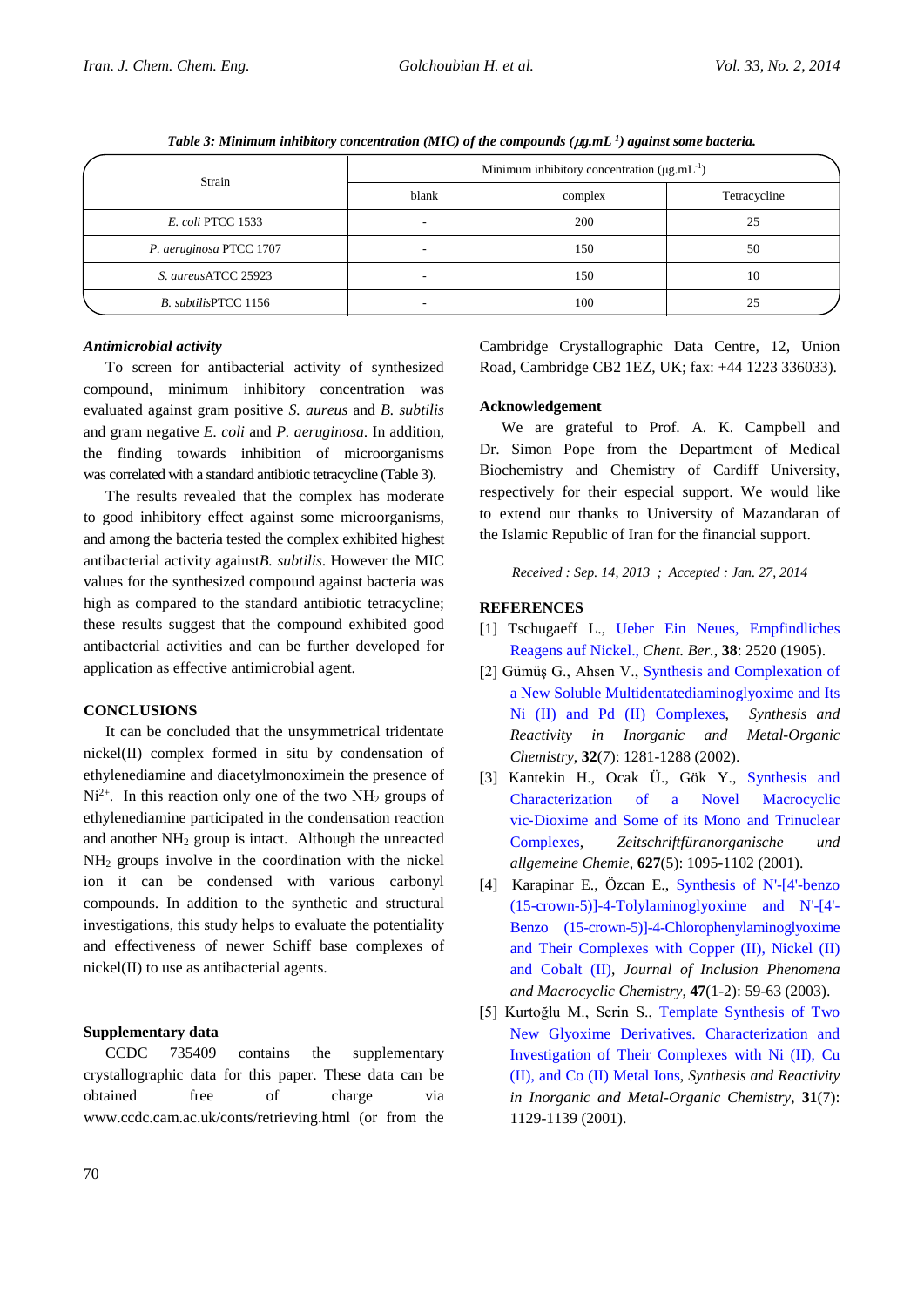- [6] Kantekin H., Ocak Ü., Gök Y., [Synthesis](http://www.tandfonline.com/doi/abs/10.1080/00958970310001629091)  [and Characterization of a Novel \(E, E\)-Dioxime](http://www.tandfonline.com/doi/abs/10.1080/00958970310001629091)  [and Its Mono and Heterotrinuclear Complexes](http://www.tandfonline.com/doi/abs/10.1080/00958970310001629091)  [Containing a 15-Membered Dioxatrithiamacrocycle](http://www.tandfonline.com/doi/abs/10.1080/00958970310001629091)  [Ligand with Transition Metals,](http://www.tandfonline.com/doi/abs/10.1080/00958970310001629091) *Journal of Coordination Chemistry*, **57**(4):265-273 (2004).
- [7] Kurtoğlu M., İspir E., Kurtoğlu N., Toroğlu S., Serin, S., [New Soluble Coordination Chain Polymers of Nickel \(II\)](http://link.springer.com/article/10.1007/s11243-005-6273-7) [and Copper \(II\) Ions and Their Biological Activity,](http://link.springer.com/article/10.1007/s11243-005-6273-7) *Transition Metal Chemistry*, **30**(6): 765-770 (2005).
- [8] Kumagai H., Endo M., Kondo M., Kawata S., Kitagawa S., [Reactions of di-2-pyridylketone](http://www.sciencedirect.com/science/article/pii/S0010854502002461)  [Oxime in the Presence of Vanadium \(III\): Crystal](http://www.sciencedirect.com/science/article/pii/S0010854502002461)  [Structures of the Coordination Products,](http://www.sciencedirect.com/science/article/pii/S0010854502002461) *Coordination Chemistry Reviews*, **237**(1): 197-203 (2003).
- [9] Kukushkin V.Y., Tudela D., Pombeiro A.J., [Metal-](http://www.sciencedirect.com/science/article/pii/0010854595012346)[Ion Assisted Reactions of Oximes and Reactivity of](http://www.sciencedirect.com/science/article/pii/0010854595012346)  [Oxime-Containing Metal Complexes,](http://www.sciencedirect.com/science/article/pii/0010854595012346) *Coordination Chemistry Reviews*, **156**: 333-362 (1996).
- [10] Chakravorty A., Structural Chemistry of Transition Metal Complexes of Oximes, *Coordination Chemistry Reviews*, **13**(1): 1-46 (1974).
- [11] Kukushkin V.Y., Pombeiro A.J., Oxime and [Oximate Metal Complexes: Unconventional](http://www.sciencedirect.com/science/article/pii/S001085459800215X)  [Synthesis and Reactivity,](http://www.sciencedirect.com/science/article/pii/S001085459800215X) *Coordination Chemistry Reviews*, **181**(1): 147-175 (1999).
- [12] Lockwood M.A., Blubaugh T.J., Collier A.M., Lovell S., Mayer J.M., [Oxidations of C− H and O−H](http://onlinelibrary.wiley.com/doi/10.1002/(SICI)1521-3773(19990115)38:1/2%3C225::AID-ANIE225%3E3.0.CO;2-U/abstract)  [Bonds by Isolated Copper \(III\) Complexes,](http://onlinelibrary.wiley.com/doi/10.1002/(SICI)1521-3773(19990115)38:1/2%3C225::AID-ANIE225%3E3.0.CO;2-U/abstract) *Angewandte Chemie, International Edition*, **38**(1‐2): 225-227 (1999).
- [13] Özer M., Kandaz M., RızaÖzkaya A., Bulut M., Güney O., [Fluorescentvic-Dioxime-Type Ligand](http://www.sciencedirect.com/science/article/pii/S0143720806003378)  [and Its Mono-and Dinuclear Complexes: The](http://www.sciencedirect.com/science/article/pii/S0143720806003378)  [Preparation, Spectroscopy, and Electrochemistry of](http://www.sciencedirect.com/science/article/pii/S0143720806003378)  [Its Various Complexes,](http://www.sciencedirect.com/science/article/pii/S0143720806003378) *Dyes and Pigments*, **76**(1): 125-132 (2008).
- [14] Karipcin F., Dede B., Caglar Y., Hür D., Ilican S., Caglar M., Şahin Y., [A New Dioxime Ligand](http://www.sciencedirect.com/science/article/pii/S0030401806011849) [and Its Trinuclear Copper \(II\) Complex: Synthesis,](http://www.tandfonline.com/doi/abs/10.1081/SIM-100106853)  [Characterization and Optical properties,](http://www.tandfonline.com/doi/abs/10.1081/SIM-100106853) *Optics communications*, **272**(1): 131-137 (2007).
- [15] Cheng W.D., Wu D.S., Shen J., Huang S.P., Xie Z., Zhang H., Gong Y.J., [From Molecule to Bulk](http://onlinelibrary.wiley.com/doi/10.1002/chem.200601190/full)  [Material: Optical Properties of Hydrogen](http://onlinelibrary.wiley.com/doi/10.1002/chem.200601190/full)‐Bonded Dimers  $[C_{12}H_{12}N_4O_2AgPF_6]_2$  and  $[C_{28}H_{28}N_6O_3AgPF_6]_2$ [Depend on the Arrangement of the Oxime Moieties,](http://onlinelibrary.wiley.com/doi/10.1002/chem.200601190/full) *Chemistry-A European Journal*, **13**(18): 5151-5159 (2007).
- [16] Dilworth J., Parrott SThe biomedical Chemistry of [Technetium and Rhenium,](http://pubs.rsc.org/en/content/articlelanding/1998/cs/a827043z) *Chemical Society Reviews*, **27**(1): 43-55 (1998).
- [17] Blower P.J., Small Coordination Complexes as [Radiopharmaceuticals for Cancer Targeting,](http://www.springerlink.com/index/H4UR24432841005V.pdf) *Transition metal chemistry*, **23**(1): 109-112 (1997).
- [18] Green M.A., The Potential for Generator-Based PET [Perfusion Tracers,](http://jnm.snmjournals.org/content/31/10/1641.full.pdf) *Journal of Nuclear Medicine*, **31**(10): 1641-1645 (1990).
- [19] John E.K., Bott A.J., Green M.A., Preparation and [Biodistribution of Copper](http://onlinelibrary.wiley.com/doi/10.1002/jps.2600830429/abstract)‐67 Complexes with [Tetradentateschiff](http://onlinelibrary.wiley.com/doi/10.1002/jps.2600830429/abstract)‐Base Ligands, *Journal of Pharmaceutical Sciences*, **83**(4): 587-590 (1994).
- [21] Wey S.P., Mohamed Ibrahim A., Green M.A., Fanwick P.E., [Synthesis and Crystal Structure of a](http://www.sciencedirect.com/science/article/pii/027753879400333A)  Copper (II) [Complex with a Tetradentatedithiadioxime](http://www.sciencedirect.com/science/article/pii/027753879400333A)  [Ligand,](http://www.sciencedirect.com/science/article/pii/027753879400333A) *Polyhedron*, **14**(8): 1097-1100 (2006).
- [21] Yari A., Azizi S., Kakanejadifard A., [An](http://www.sciencedirect.com/science/article/pii/S0925400505009536)  [Electrochemical Ni \(II\)-Selective Sensor-Based on a](http://www.sciencedirect.com/science/article/pii/S0925400505009536)  [Newly Synthesized Dioxime Derivative as a Neutral](http://www.sciencedirect.com/science/article/pii/S0925400505009536)  [Ionophore,](http://www.sciencedirect.com/science/article/pii/S0925400505009536) *Sensors and Actuators B: Chemical*, **119**(1): 167-173 (2006).
- [22] Kilic A., Tas E., Gumgum B., Yilmaz I., Synthesis, [Spectral Characterization and Electrochemical](http://link.springer.com/article/10.1007/s11243-006-0043-z)  [Properties of New Vic-Dioxime Complexes Bearing](http://link.springer.com/article/10.1007/s11243-006-0043-z)  [Carboxylate,](http://link.springer.com/article/10.1007/s11243-006-0043-z) *Transition Metal Chemistry*, **31**(5): 645-652 (2006).
- [23] Rezvani AR, Hadadzadeh H., [The Study of](http://www.sid.ir/en/VEWSSID/J_pdf/84320050203.pdf)  [Electrochemical Behavior of Mono and Dinuclear](http://www.sid.ir/en/VEWSSID/J_pdf/84320050203.pdf)  [Co\(II\) Complexes, Trans-\[PYCO\(\(DO\) \(DOH\)PN\)](http://www.sid.ir/en/VEWSSID/J_pdf/84320050203.pdf)  (L)]  $PF_6$  and  $[\{PYCO((DO)(DOH)PN)\}_2$  (M-DICYD)](PF<sub>6</sub>), *Iran. J. Chem. Chem. Eng. (IJCCE)*, **21**(1): 21-27 (2002).
- [24] Ghasemi J, ShokrElahi [APotentiometric Study of](http://en.journals.sid.ir/ViewPaper.aspx?ID=17522)  [Binary and Mixed Complexes of Imidazole,](http://en.journals.sid.ir/ViewPaper.aspx?ID=17522) [Histamine, Histidine and Diacetylmonooxime with](http://en.journals.sid.ir/ViewPaper.aspx?ID=17522)  [some Transition Metal Ions in Aqueous Solution,](http://en.journals.sid.ir/ViewPaper.aspx?ID=17522) *Iran. J. Chem. Chem. Eng. (IJCCE)*, **21**(1): 22-28 (2001).
- [25] Çolak A.T., Taş M., Irez G., Yeşilel O.Z., Büyükgüngör O., [Syntheses, Spectral, Thermal and](http://onlinelibrary.wiley.com/doi/10.1002/zaac.200600343/abstract)  [Structural Characterization of](http://onlinelibrary.wiley.com/doi/10.1002/zaac.200600343/abstract)  2‐Phenyl‐2‐(1‐[hydroxyiminoethyl\)](http://onlinelibrary.wiley.com/doi/10.1002/zaac.200600343/abstract)‐1, 2, 3, 4‐[Tetrahydroquinazoline and Its Novel Nickel \(II\)](http://onlinelibrary.wiley.com/doi/10.1002/zaac.200600343/abstract)  [Complex,](http://onlinelibrary.wiley.com/doi/10.1002/zaac.200600343/abstract) *Zeitschriftfüranorganische und AllgemeineChemie*, **633**(3): 504-508 (2007).